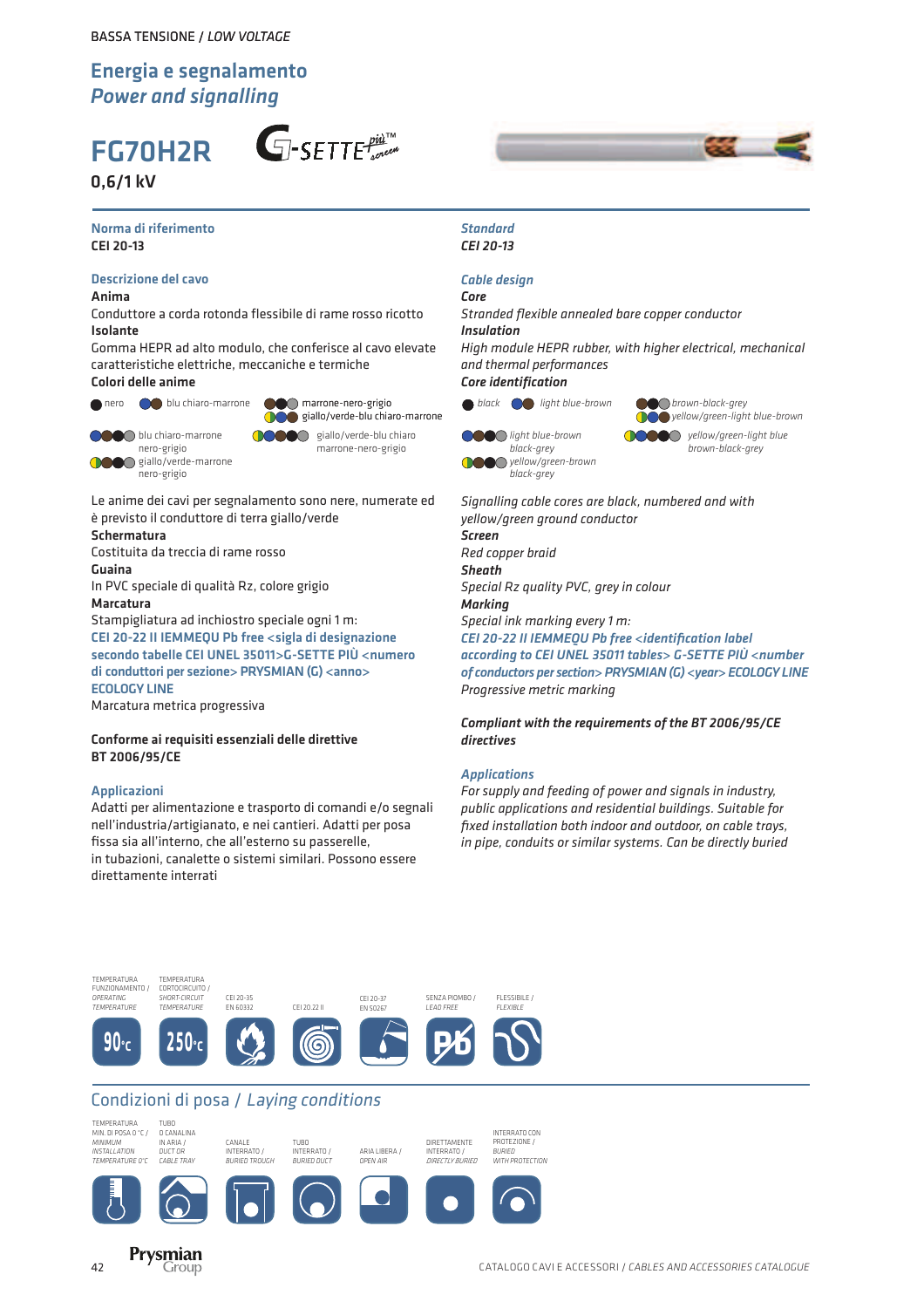FG70H2R

0,6/1 kV



## FG70H2R

| sezione<br>nominale        | diametro<br>indicativo<br>l conduttore | spessore<br>medio<br>isolante      | diametro<br>esterno<br>massimo | peso<br>indicativo<br>del cavo | resistenza<br>massima<br>a 20 $^{\circ}$ C<br>in c.c. | $30 °C$ in<br>aria                | $30 °C$ in<br>tubo in aria           | 20 °C                               | portata di corrente (A) con temperatura ambiente di<br>interrato in tubo | 20 °C<br>interrato          |                                       | raggio<br>l minimo di<br>curvatura |
|----------------------------|----------------------------------------|------------------------------------|--------------------------------|--------------------------------|-------------------------------------------------------|-----------------------------------|--------------------------------------|-------------------------------------|--------------------------------------------------------------------------|-----------------------------|---------------------------------------|------------------------------------|
| conductor<br>cross-section | approximate<br>conductor<br>diameter   | average<br>insulation<br>thickness | maximum<br>outer<br>diameter   | approx.<br>weight              | maximum<br>DC<br>resistance<br>at 20 $^{\circ}$ C     | in open air<br>at 30 $^{\circ}$ C | in duct in<br>air at 30 $^{\circ}$ C | in buried duct<br>at 20 $\degree$ C | permissible current rating (A)                                           | buried<br>at 20 $\degree$ C |                                       | minimum<br>bending<br>radius       |
| $\textsf{(mm$^2$)}$        | (mm)                                   | (mm)                               | (mm)                           | (kg/km)                        | $(\Omega/km)$                                         |                                   |                                      | $\rho = 1^\circ C \, m/W$           | $\rho = 1.5$ °C m/W                                                      |                             | $\rho = 1$ °C m/W $\rho = 1.5$ °C m/W | (mm)                               |

## 2 conduttori / *2 cores* - tab. CEI-UNEL 35375

| 1,5  | כ.ו | 0.7 | 12.7 | 190  | 13,3  | 26  | 22  | 24  | 23  | 36  | 31  | 85  |
|------|-----|-----|------|------|-------|-----|-----|-----|-----|-----|-----|-----|
| 2,5  | 1.9 | 0.7 | 13.7 | 240  | 7,98  | 36  | 30  | 31  | 30  | 47  | 41  | 95  |
| 4,0  | 2.4 | 0.7 | 14,9 | 290  | 4,95  | 49  | 40  | 41  | 39  | 61  | 55  | 105 |
| 6,0  | 3,0 | 0.7 | 16.1 | 360  | 3,30  | 63  | 51  | 52  | 49  | 77  | 68  | 110 |
| 10,0 | 4,1 | 0.7 | 18,2 | 500  | 1,91  | 86  | 69  | 70  | 66  | 105 | 92  | 130 |
| 16,0 | 5,2 | 0.7 | 20,4 | 680  | 1,21  | 115 | 91  | 92  | 86  | 136 | 120 | 145 |
| 25,0 | 6,3 | 0,9 | 24,0 | 940  | 0,780 | 149 | 119 | 118 | 111 | 177 | 156 | 170 |
| 35,0 | 7.7 | 0.9 | 26,6 | 1230 | 0.554 | 185 | 145 | 145 | 136 | 212 | 185 | 190 |
| 50,0 | 9,4 | 1,0 | 30,5 | 1700 | 0,386 | 225 | 175 | 180 | 168 | 252 | 221 | 200 |

## 3 conduttori / *3 cores* - tab. CEI-UNEL 35375

| 1,5   | 1.5  | 0,7 | 13,3 | 210  | 13.3  | 23  | 19,5  | 20               | 19  | 30  | 26  | 85  |
|-------|------|-----|------|------|-------|-----|-------|------------------|-----|-----|-----|-----|
| 2.5   | 1.9  | 0.7 | 14,3 | 270  | 7.98  | 32  | 26.0  | 26               | 25  | 40  | 36  | 95  |
| 4,0   | 2.4  | 0,7 | 15,6 | 330  | 4.95  | 42  | 35,0  | 33               | 32  | 51  | 45  | 105 |
| 6.0   | 3.0  | 0.7 | 16,9 | 420  | 3,30  | 54  | 44.0  | 43               | 41  | 65  | 56  | 110 |
| 10,0  | 4.1  | 0,7 | 19,2 | 600  | 1.91  | 75  | 60.0  | 59               | 55  | 88  | 78  | 135 |
| 16,0  | 5,2  | 0,7 | 21,5 | 820  | 1.21  | 100 | 80,0  | 76               | 72  | 114 | 101 | 155 |
| 25,0  | 6,3  | 0,9 | 25,4 | 1150 | 0.780 | 127 | 105,0 | 100 <sub>1</sub> | 93  | 148 | 130 | 170 |
| 35,0  | 7.7  | 0.9 | 28.3 | 1520 | 0.554 | 158 | 128.0 | 122              | 114 | 178 | 157 | 190 |
| 50,0  | 9.4  | 1.0 | 32,4 | 2160 | 0.386 | 192 | 154,0 | 152              | 141 | 211 | 185 | 220 |
| 70,0  | 10,9 | 1,1 | 36,8 | 2920 | 0.272 | 246 | 194,0 | 189              | 174 | 259 | 227 | 225 |
| 95,0  | 12,7 | 1,1 | 41,2 | 3740 | 0,206 | 298 | 233,0 | 226              | 206 | 311 | 274 | 290 |
| 120.0 | 14,5 | 1,2 | 45.8 | 4700 | 0.161 | 346 | 268.0 | 260              | 238 | 355 | 311 | 325 |
| 150.0 | 15.6 | 1,4 | 50.9 | 5800 | 0.129 | 399 | 300.0 | 299              | 272 | 394 | 345 | 340 |

## 3 conduttori con giallo/verde / *3 cores with yellow/green* - tab. CEI-UNEL 35375

| 1, 5  | 1.5  | 0.7 | 13,3 | 210  | 13.3  | 26  | 22  | 24  | 23  | 36  | 31  | 85  |
|-------|------|-----|------|------|-------|-----|-----|-----|-----|-----|-----|-----|
| 2,5   | 1.9  | 0,7 | 14,3 | 270  | 7,98  | 36  | 30  | 31  | 30  | 47  | 41  | 95  |
| 4,0   | 2,4  | 0.7 | 15,6 | 330  | 4.95  | 49  | 40  | 41  | 39  | 61  | 55  | 105 |
| 6,0   | 3.0  | 0.7 | 16,9 | 420  | 3,30  | 63  | 51  | 52  | 49  | 77  | 68  | 110 |
| 10,0  | 4,1  | 0.7 | 19,2 | 600  | 1,91  | 86  | 69  | 70  | 66  | 105 | 92  | 135 |
| 16,0  | 5,2  | 0,7 | 21,5 | 820  | 1.21  | 115 | 91  | 92  | 86  | 136 | 120 | 155 |
| 25,0  | 6,3  | 0,9 | 25,4 | 1150 | 0.780 | 149 | 119 | 118 | 111 | 177 | 156 | 170 |
| 35,0  | 7.7  | 0,9 | 28.3 | 1520 | 0.554 | 185 | 146 | 145 | 136 | 212 | 185 | 190 |
| 50,0  | 9.4  | 1,0 | 32,4 | 2160 | 0.386 | 225 | 175 | 180 | 168 | 252 | 221 | 210 |
| 70,0  | 10.9 | 1.1 | 36.8 | 2920 | 0.272 | 289 | 221 | 223 | 207 | 310 | 272 | 255 |
| 95,0  | 12,7 | 1,1 | 41,2 | 3740 | 0,206 | 352 | 265 | 265 | 245 | 371 | 325 | 290 |
| 120,0 | 14,5 | 1,2 | 45,8 | 4700 | 0.161 | 410 | 305 | 310 | 284 | 423 | 370 | 325 |
| 150.0 | 15.6 | 1,4 | 50.9 | 5800 | 0.129 | 473 | 334 | 356 | 324 | 472 | 414 | 340 |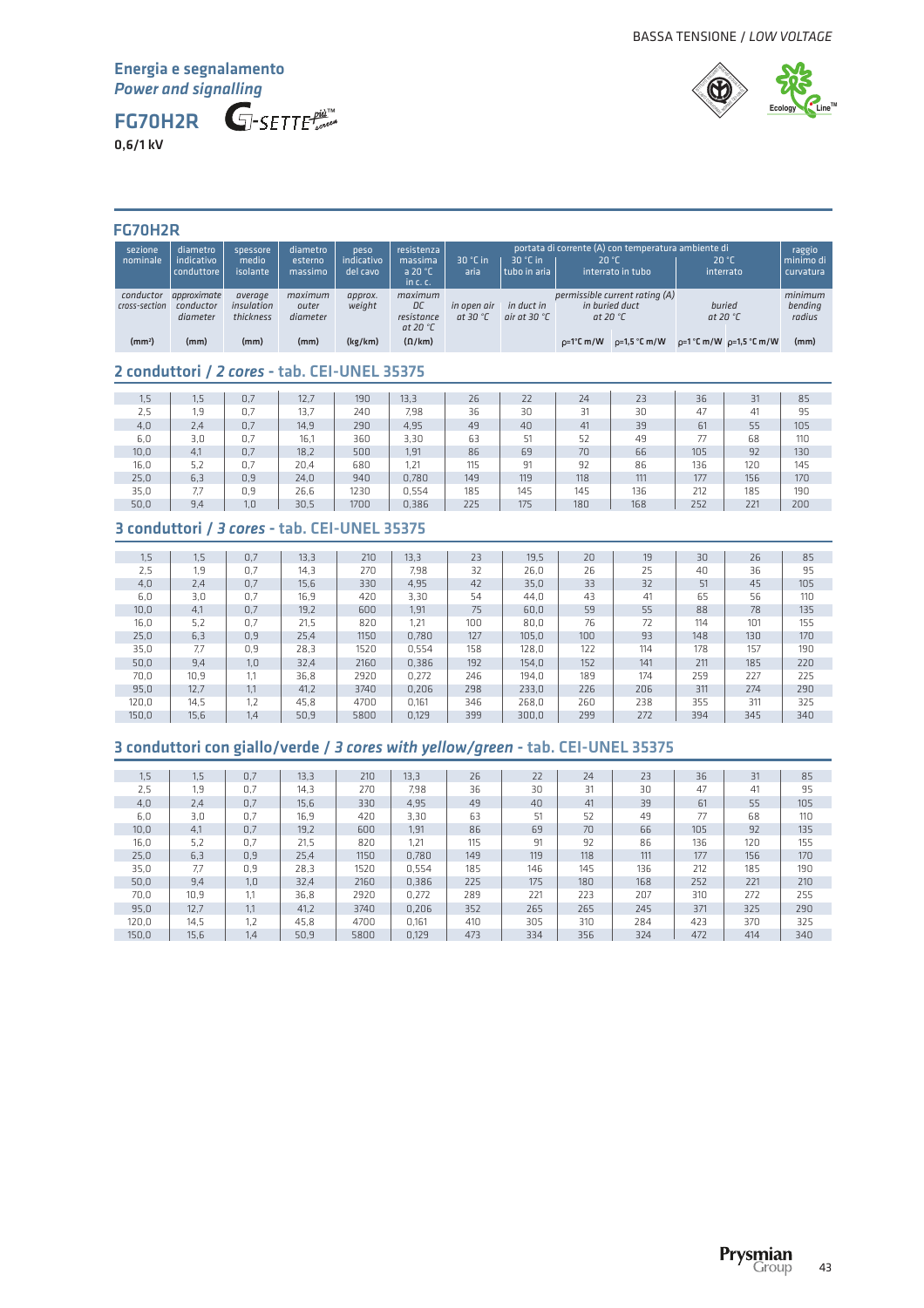FG70H2R 0,6/1 kV





#### FG70H2R

| sezione<br>nominale        | diametro<br>indicativo<br>conduttore | spessore<br>medio<br>isolante      | diametro<br>esterno<br>massimo | peso<br>indicativo<br>del cavo | resistenza<br>massima<br>a 20 $^{\circ}$ C<br>in $c$ , $c$ , | $30 °C$ in<br>aria                                                                                                                                                                  | $30 °C$ in<br>tubo in aria | 20 °C               | portata di corrente (A) con temperatura ambiente di<br>interrato in tubo |  | 20 °C<br>interrato           | raggio<br>minimo di<br>curvatura |
|----------------------------|--------------------------------------|------------------------------------|--------------------------------|--------------------------------|--------------------------------------------------------------|-------------------------------------------------------------------------------------------------------------------------------------------------------------------------------------|----------------------------|---------------------|--------------------------------------------------------------------------|--|------------------------------|----------------------------------|
| conductor<br>cross-section | approximate<br>conductor<br>diameter | average<br>insulation<br>thickness | maximum<br>outer<br>diameter   | approx.<br>weight              | maximum<br>DC<br>resistance<br>at 20 $^{\circ}$ C            | permissible current rating (A)<br>in buried duct<br>buried<br>in duct in<br>in open air<br>air at 30 $^{\circ}$ C<br>at 20 $^{\circ}$ C<br>at 30 $^{\circ}$ C<br>at 20 $^{\circ}$ C |                            |                     |                                                                          |  | minimum<br>bending<br>radius |                                  |
| (mm <sup>2</sup> )         | (mm)                                 | (mm)                               | (mm)                           | (kg/km)                        | $(\Omega/km)$                                                |                                                                                                                                                                                     |                            | $p=1^{\circ}$ C m/W | $\rho = 1.5$ °C m/W                                                      |  | $p=1$ °C m/W $p=1,5$ °C m/W  | (mm)                             |

## 4 conduttori / *4 cores* - tab. CEI-UNEL 35375

| 1.5                 | 1.5  | 0.7 | 14.1 | 250  | 13.3  | 23  | 19,5 | 20  | 19  | 30  | 26  | 95  |
|---------------------|------|-----|------|------|-------|-----|------|-----|-----|-----|-----|-----|
| 2,5                 | 1,9  | 0.7 | 15,3 | 330  | 7,98  | 32  | 26   | 26  | 25  | 40  | 36  | 105 |
| 4,0                 | 2,4  | 0.7 | 16,7 | 400  | 4,95  | 42  | 35   | 33  | 32  | 51  | 45  | 110 |
| 6.0                 | 3.0  | 0.7 | 18.4 | 500  | 3,30  | 54  | 44   | 43  | 41  | 65  | 56  | 120 |
| 10,0                | 4,1  | 0.7 | 20,8 | 720  | 1,91  | 75  | 60   | 59  | 55  | 88  | 78  | 145 |
| 16,0                | 5,2  | 0.7 | 23,4 | 1000 | 1.21  | 100 | 80   | 76  | 72  | 114 | 101 | 160 |
| 25.0                | 6,3  | 0.9 | 27.7 | 1420 | 0.780 | 127 | 105  | 100 | 93  | 148 | 130 | 190 |
| $35+1x25$           | 7.7  | 0.9 | 30,4 | 1780 | 0.554 | 158 | 128  | 122 | 114 | 178 | 157 | 200 |
| $50+1x25$           | 9,4  | 1.0 | 33,6 | 2400 | 0.386 | 192 | 154  | 152 | 141 | 211 | 185 | 240 |
| 70+1x35             | 10.9 | 1.1 | 38.2 | 3300 | 0.272 | 246 | 194  | 189 | 174 | 259 | 227 | 275 |
| $95 + 1 \times 50$  | 12,7 | 1.1 | 43,4 | 4200 | 0.206 | 398 | 233  | 226 | 206 | 311 | 274 | 300 |
| 120+1x70            | 14,5 | 1,2 | 48.3 | 5200 | 0.161 | 346 | 268  | 260 | 238 | 355 | 311 | 340 |
| $150 + 1 \times 95$ | 15,6 | 1.4 | 53.9 | 6700 | 0.129 | 399 | 300  | 299 | 272 | 394 | 345 | 340 |

## 4 conduttori con giallo/verde / *4 cores with yellow/green* - tab. CEI-UNEL 35375

| 1,5        | 1.5  | 0.7 | 14.1 | 250  | 13,3  | 23  | 19,5 | 20  | 19  | 30  | 26  | 95              |
|------------|------|-----|------|------|-------|-----|------|-----|-----|-----|-----|-----------------|
| 2.5        | 1.9  | 0.7 | 15,3 | 330  | 7,98  | 32  | 26   | 26  | 25  | 40  | 36  | 105             |
| 4.0        | 2.4  | 0.7 | 16.7 | 400  | 4.95  | 42  | 35   | 33  | 32  | 51  | 45  | 11 <sub>0</sub> |
| 6.0        | 3.0  | 0.7 | 18,4 | 500  | 3.30  | 54  | 44   | 43  | 41  | 65  | 56  | 120             |
| 10,0       | 4,1  | 0.7 | 20,8 | 720  | 1,91  | 75  | 60   | 59  | 55  | 88  | 78  | 145             |
| 16,0       | 5,2  | 0.7 | 23.4 | 1000 | 1.21  | 100 | 80   | 76  | 72  | 114 | 101 | 160             |
| 25,0       | 6.3  | 0,9 | 27.7 | 1420 | 0.780 | 127 | 105  | 100 | 93  | 148 | 130 | 190             |
| 35+1Gx25   | 7.7  | 0.9 | 30.4 | 1780 | 0.554 | 158 | 128  | 122 | 114 | 178 | 157 | 200             |
| $50+16x25$ | 9.4  | 1.0 | 33.6 | 2400 | 0.386 | 192 | 154  | 152 | 141 | 211 | 185 | 240             |
| 70+1Gx35   | 10.9 | 1.1 | 38.2 | 3300 | 0.272 | 246 | 194  | 189 | 174 | 259 | 227 | 275             |
| 95+1Gx50   | 12.7 | 1,1 | 43,4 | 4200 | 0,206 | 398 | 233  | 226 | 206 | 311 | 274 | 300             |
| 120+1Gx70  | 14,5 | 1,2 | 48.3 | 5200 | 0.161 | 346 | 268  | 260 | 238 | 355 | 311 | 340             |
| 150+1Gx95  | 15,6 | 1,4 | 53.9 | 6700 | 0.129 | 399 | 300  | 299 | 272 | 394 | 345 | 340             |

#### 5 conduttori con giallo/verde / *5 cores with yellow/green* - tab. CEI-UNEL 35375

| 1,5  | 1.5 | 0.7 | 15,1 | 280  | 13.3  | 23  | 19.5 | 20               | 19  | 30  | 26  | 105 |
|------|-----|-----|------|------|-------|-----|------|------------------|-----|-----|-----|-----|
| 2,5  | 1.9 | 0.7 | 16.4 | 380  | 7,98  | 32  | 26   | 26               | 25  | 40  | 36  | 110 |
| 4,0  | 2,4 | 0,7 | 18.2 | 480  | 4,95  | 42  | 35   | 33               | 32  | 51  | 45  | 120 |
| 6,0  | 3,0 | 0.7 | 19,8 | 610  | 3,30  | 54  | 44   | 43               | 41  | 65  | 56  | 130 |
| 10,0 | 4,1 | 0,7 | 22,4 | 900  | 1,91  | 75  | 60   | 59               | 55  | 88  | 78  | 160 |
| 16,0 | 5,2 | 0.7 | 25,4 | 1240 | 1.21  | 100 | 80   | 76               | 72  | 114 | 101 | 170 |
| 25,0 | 6,3 | 0,9 | 30,5 | 1720 | 0,780 | 127 | 105  | 100 <sub>1</sub> | 93  | 148 | 130 | 220 |
| 35,0 |     | 0.9 | 34,0 | 2400 | 0,554 | 158 | 128  | 122              | 114 | 178 | 157 | 240 |
| 50,0 | 9,4 | 1,0 | 39,4 | 3300 | 0,386 | 192 | 154  | 152              | 141 | 211 | 185 | 275 |

#### Note / *Notes:*

Le portate dei cavi quadripolari e pentapolari sono state calcolate per tre conduttori attivi

Le portate dei cavi interrati sono state calcolate considerando una profondità di posa di 0,8 m

*Current carrying capacities for cables consisting of 4/5 conductors are calculated assuming three working conductors*

*Current carrying capacities for buried cables are calculated assuming a laying depth of 0,8 m*